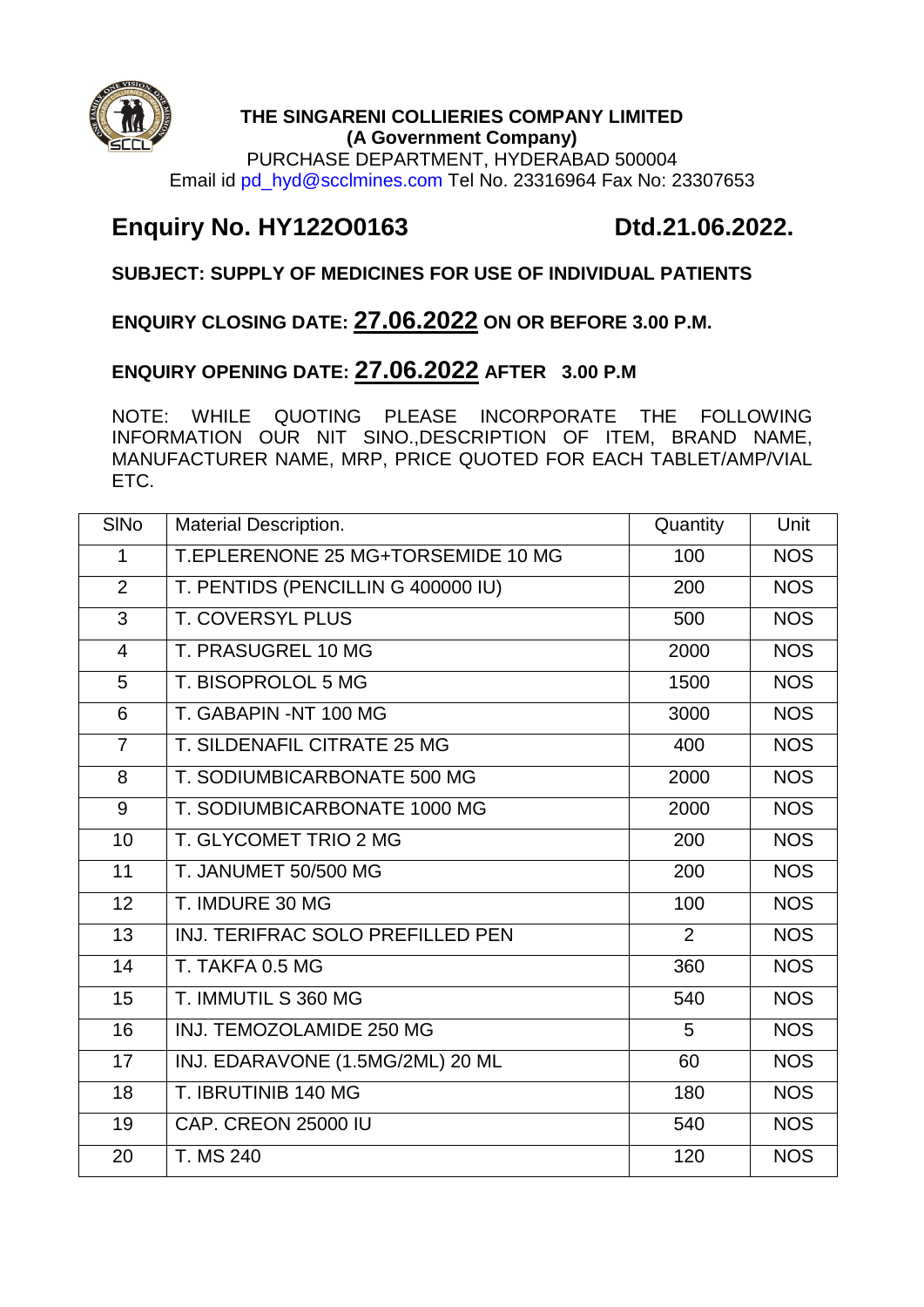| 21 | INJ. HUMAN ERYTHROPOIETIN 4000 IU | 275 | <b>NOS</b> |
|----|-----------------------------------|-----|------------|
| 22 | CAP. CREON (SPECIFIC MAKE)        | 270 | <b>NOS</b> |
| 23 | INJ. CITICOLINE 500 MG/2ML        | 100 | <b>NOS</b> |
| 24 | T. MESACOL OD 1.2GR               | 200 | <b>NOS</b> |
| 25 | T. BISTILA FORTE                  | 200 | <b>NOS</b> |

**NOTE: FIRMS ARE REQUESTED TO MENTION DELIVERY PERIOD OF THE QUOTED MEDICINE. OFFERS WITH OUT ABOVE WILL NOT BE CONSIDERED FOR FURTHER PROCESS.** 

**VENODERS WHO CAN SUPPLY WITH IN THREE DAYS AFTER RECEIPT OF PO SHOULD PARTICIPATE IN THE ENQUIRY.**

**IF THERE IS ANY MEDICINE UNUTILIZED AT OUR END, THE STOCK SHALL BE RETURNED TO YOU AND YOU HAVE TO PROVIDE CREDIT NOTE FOR THE SAME.**

### **TERMS AND CONDITIONS:**

- 1. VENDORS LOCATED WITH IN HYDERABAD AND SECUNDERABAD ONLY MAY SUBMIT THEIR OFFERS.
- 2. THE ITEMS SHOULD HAVE MINIMUM 80% OF ITS TOTAL SHELF- LIFE FROM THE DATE OF SUPPLY. OFFER VALIDITY MUST BE THREE MONTHS. THOSE WHO OFFER LESS PERIOD WILL BE DISQUALIFIED.
- 3. APPLICABLE GST AND HSN CODE SHOULD BE MENTIONED AGAINST EACH ITEM.
- 4. QUOTATIONS SHOULD BE SUBMITTED IN THE FOLLOWING PROFORMA ONLY, FAILING WHICH THE OFFER WILL NOT BE CONSIDERED.

| OUR NIT<br>SI.NO | <b>DESCRIPTION</b><br>OF ITEM | <b>BRAND</b><br><b>NAME</b> | <b>MFG</b><br><b>NAME</b> | <b>MRP</b> | <b>PRICE QUOTED FOR</b><br><b>EACH TAB/AMP/VIAL</b> | <b>GST</b> |
|------------------|-------------------------------|-----------------------------|---------------------------|------------|-----------------------------------------------------|------------|
|                  |                               |                             |                           |            |                                                     |            |

- 5. THE ITEMS WHICH ARE MENTIONED UNDER SAME MAKE CLAUSE ARE CONSIDERED BASING UPON THE OVER ALL L-1 PRICE.
- 6. FEW FIRMS ARE NOT SUPPLYING ITEMS/MATERIALS AS PER ORDER TERMS AND CONDITIONS.THEIR OFFERS WILL NOT BE CONSIDERED.
- 7. **Offers are invited from vendors located in Hyderabad/Secunderabad vendors only will be considered.**
- 8. **OFFER VALIDITY:** Bidder shall keep the offer valid for a period of 4 months from the date of opening of the tenders. The offer with less validity period than stipulated is liable for rejection.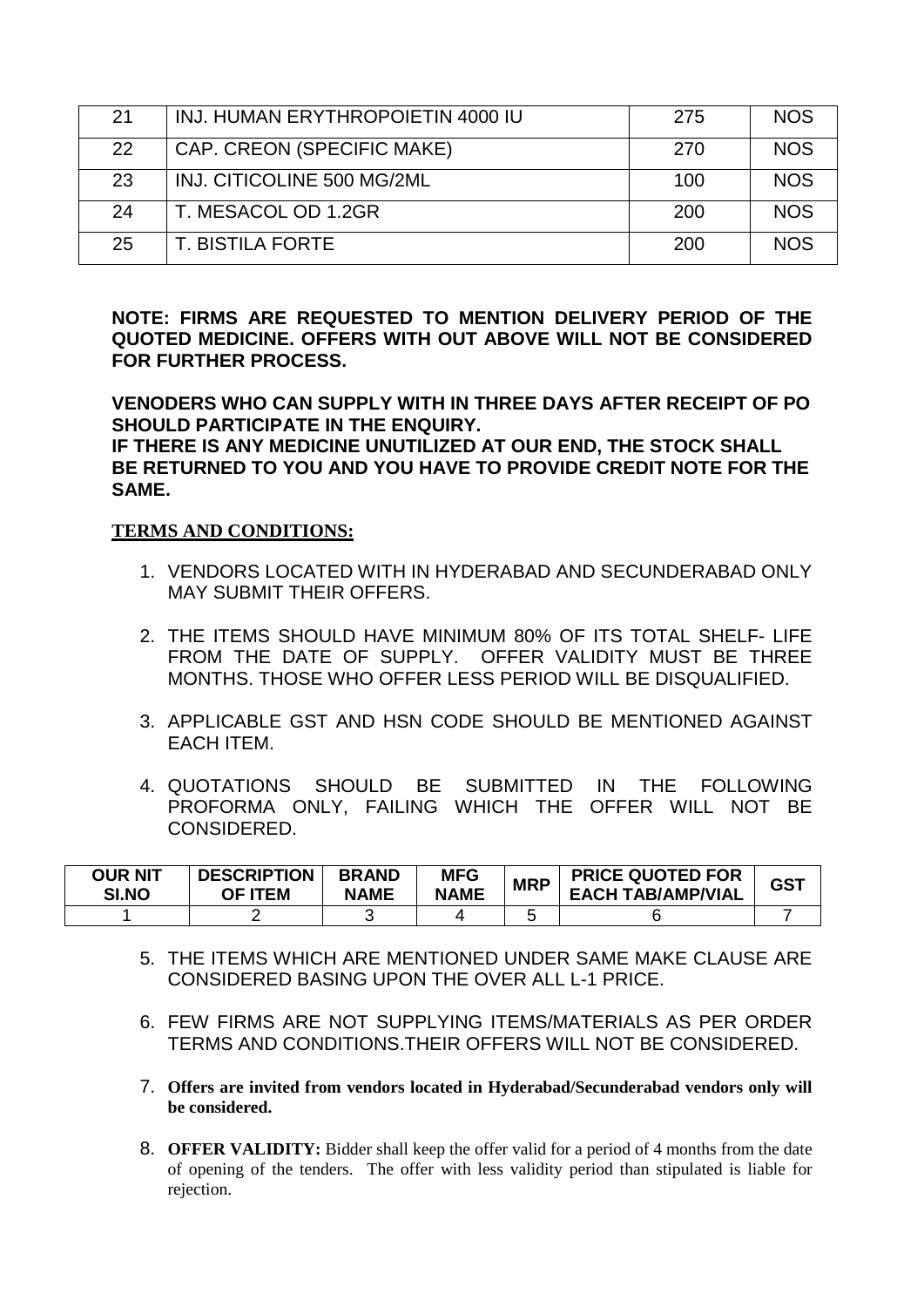- 9. **GST (GOODS AND SERVICE TAX) registration certificate to be submitted along with material HSN/SAC CODE. The applicability of GST & other taxes, if any, in % shall be clearly mentioned an extra.**
- 10.**The bidders offered without any GST & other taxes, their landed cost will be arrived by taking maximum GST% quoted by other bidders.**
- 11.**The bidders offered without any Transportation Charges but mention Ex-Works or Hyderabad office, their landed cost will be arrived by taking maximum Transportation charges quoted by other bidders**

#### **A) GENERAL TERMS AND CONDITIONS**

- a. Validity, delivery period, GST, Warranty / Guarantee to be mentioned.
- b. Tenders received after stipulated time and date will not be considered For whatsoever reasons thereof.
- c. Quotation must be on a paper identifying the firm with telephone number etc. They should be clear and free from corrections and erasing.
- d. Rate quoted by you should be valid for 120 days from the date of opening of tenders and no revision of rates will be permitted during the above period.
- e. Rate should be quoted as per the sizes / units / makes / brands asked for otherwise such offers will not be considered.
- f. The quantity shown in the enquiry is not firm and fixed. It may be increased /decreased.
- g. The material is to be supplied as per the tender enquiry and should be delivered at OC stores, Manuguru and no transportation charges will be paid separately unless it is mentioned in the offer clearly. Mention whether the offer is Ex-showroom, Ex-work or delivery at our office, Hyderabad.
- h. Samples of the items should be submitted in case, they are asked for in the enquiry
- i. Those who are having ready stocks, capable of supply of material as per the enquiry within the stipulated time only need to forward their offer.
- j. M/s SCCL deserves the right to reject any/all the tender (s) or accept any offer or part thereof without giving any reasons. Its decision in this matter will be final and binding on all the tender/(s).
- k. Sealed tenders can be dropped in the tender box in the Company Purchase Office at Hyderabad or can be sent by post / courier before the due date and time. Fax quotations are not accepted
- l. M/s SCCL will not, in any way, be responsible for any postal delay.
- m. Separate cover may be used for each quotation. Quotations of different enquiries put in single cover will not be considered.
- n. Payment will be made within 30 days after receipt of material at OC stores, Manuguru & Certification from In charge OC stores, MNG. YOU HAVE TO SUBMIT YOUR BANK DETAILS FOR RTGS/ONLINE PAYMENTS

## **Tax retention clause:**

The supplier shall upload his Tax Invoice in the GSTN as per the provisions of the GST Act i.e., by 10th of the month subsequent to the month in which "Time of Supply" arises.

In respect of orders where the entire order quantity is executed in phased manner through multiple invoices or where staggered payment is made, if the "Tax Invoice" is not uploaded within the time limits prescribed under GST Act, the tax amount will be withheld from the payment made against subsequent Invoice till such time the invoice is uploaded. The final payment is subject to compliance of all formalities under GST by the supplier.